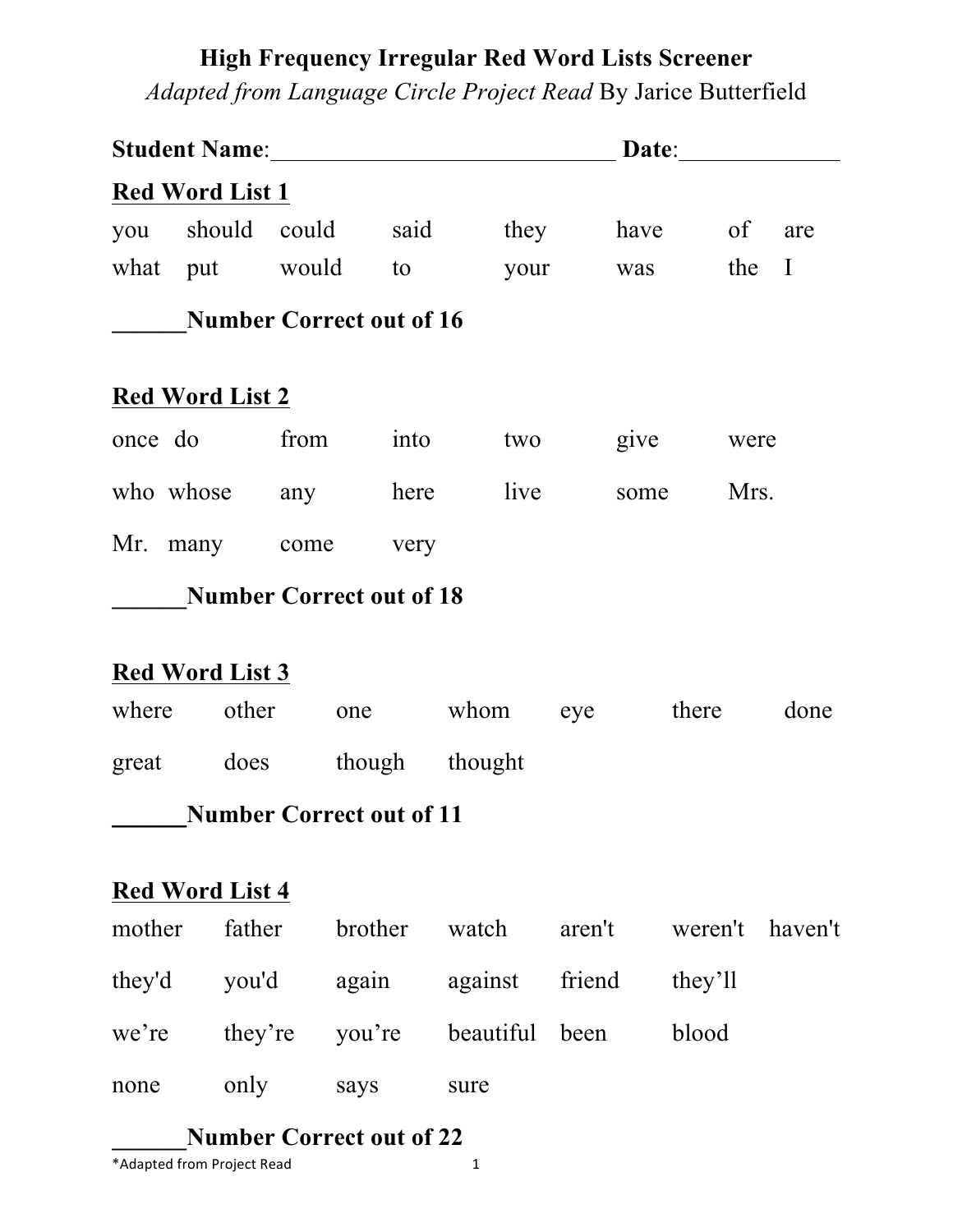# **High Frequency Irregular Red Word Lists Screener**

*Adapted from Language Circle Project Read* By Jarice Butterfield

# **Red Word List 5**

| both                            | bought | buy  | prove  | straight | worn    | push  |  |
|---------------------------------|--------|------|--------|----------|---------|-------|--|
| today                           | pull   | most | change | child    | clothes | flood |  |
| floor                           | often  | door | gone   | laugh    | break   | steak |  |
| fought                          | ocean  |      |        |          |         |       |  |
| <b>Number Correct out of 23</b> |        |      |        |          |         |       |  |

# **Red Word List 6**

| <b>Number Correct out of 12</b> |                     |                             |  |                   |  |      |  |  |
|---------------------------------|---------------------|-----------------------------|--|-------------------|--|------|--|--|
| love                            |                     | among anyone answer nothing |  |                   |  |      |  |  |
|                                 | they've you've lose |                             |  | tough rough front |  | view |  |  |

# **Red Word List 7**

cousins cover courage toward enough through sugar busy

# **\_\_\_\_\_\_Number Correct out of 8**

# **Red Word List 8**

| almost         | ninth | although always |       | another        | onion  |
|----------------|-------|-----------------|-------|----------------|--------|
| bouquet people |       | build           | piano | pint           | shoved |
| butcher post   |       | pretty          | canoe | promise carrot |        |
| cough          | roll  | danger          | debt  | sew            | shoe   |

# **\_\_\_\_\_\_Number Correct out of 24**

\*Adapted from Project Read 2